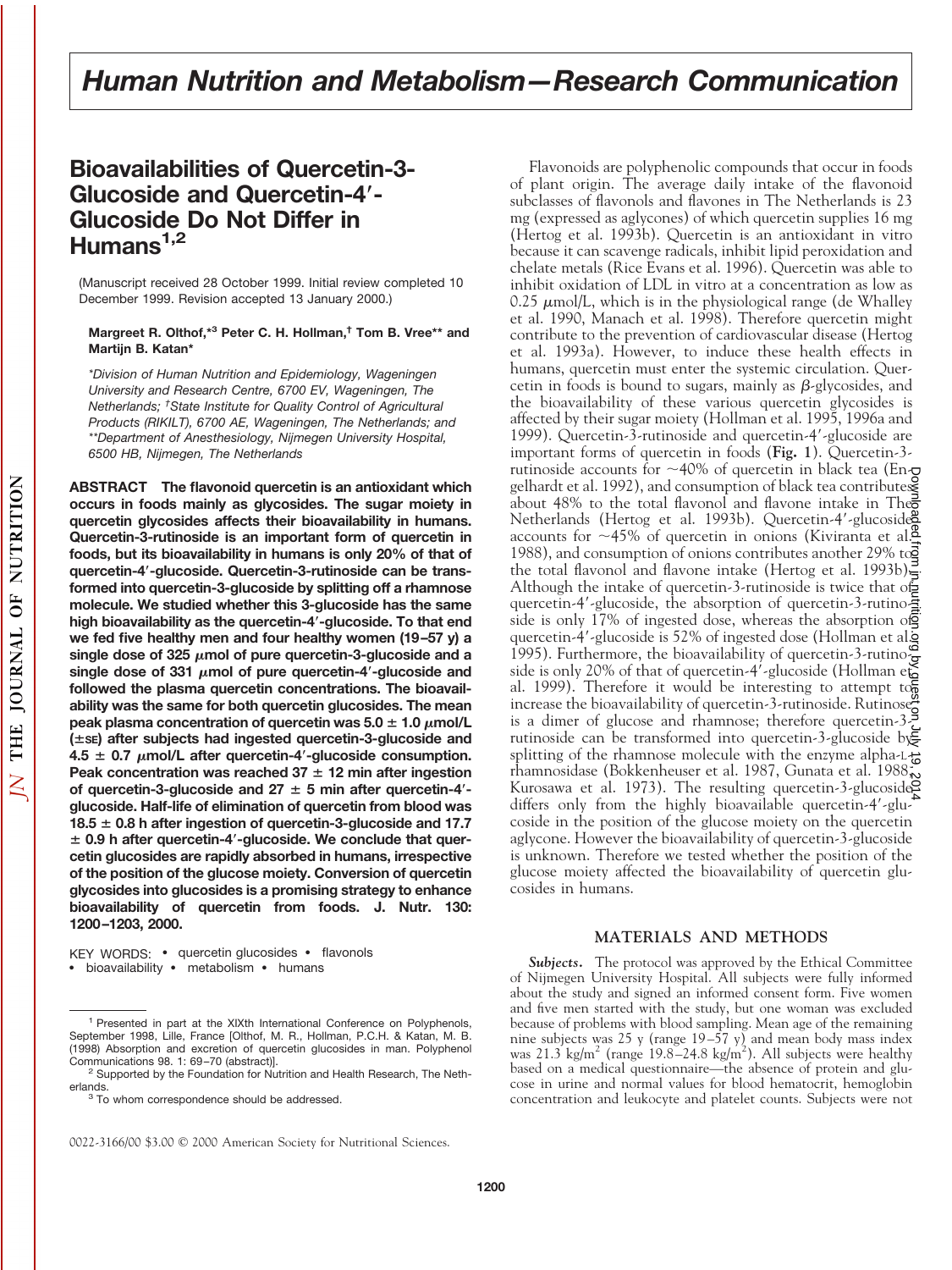

**FIGURE 1** Structure of quercetin glycosides: *A*: quercetin-3-rutinoside, *B*: quercetin-4'-glucoside, and *C*: quercetin-3-glucoside.

allowed to use any medicine during the study, except for acetaminophen (paracetamol) and oral contraceptives.

*Study design and supplements.* The subjects ingested quercetin-3-glucoside or quercetin-4'-glucoside (Fig. 1) on two different days in random order, and subsequently we measured quercetin in blood over 72 h and in urine over 24 h. Subjects consumed a low quercetin diet from d 3 to 16, having been given a list of fruits and vegetables which contained  $>15$  mg quercetin/kg and of beverages with  $>4$  mg quercetin/L (Hertog et al. 1992 and 1993c) which they were instructed not to consume. During the mornings of d 7 and of d 13, the subjects came to the University Hospital Nijmegen after they had fasted overnight. Five of the subjects ingested  $325 \mu$ mol (151 mg) quercetin-3-glucoside (#011095; Extrasynthese, Genay, France) on d 7 and 331 umol (154 mg) quercetin-4'-glucoside (#4564; Carl Roth, Amsterdam, The Netherlands) on d 13. The other four subjects received the same supplements in reverse order. Each supplement was dissolved in 10 mL ethanol plus 200 mL of hot water (5% v/v alcohol concentration). Subjects ingested 2 g of sodium chloride dissolved in 10 mL of water just before they ingested the supplement because the sodium glucose cotransporter might play a role in the absorption of quercetin glucosides, and sodium is necessary for the active transport of glucose. During the first 3 h after ingestion of the supplements, subjects were allowed to consume water only. We checked compliance with the dietary guidelines with a 24-h recall for d 6 and 12. We calculated intakes with the Dutch food composition table. Average energy intake was 13.4  $\pm$  0.9 (SE) MJ, of which protein provided 14.8  $\pm$  0.5%, fat 34.7  $\pm$  2.8% and carbohydrates 49.8  $\pm$  3.2%. The mean daily quercetin intake from regular foods during the study was not different between supplement periods and was 7.6  $\pm$  2.3  $\mu$ mol. Because this was about 2% of the dose of the supplements, we conclude that intake of quercetin from regular foods did not affect our results.

*Collection of blood and urine samples.* We took venous blood samples (10 mL blood per blood sample) into vacuum tubes containing EDTA once before subjects ingested the supplement, and at 15 min, 30 min, 1, 1.5, 2, 4, 6, 8, 12, 24, 36, 48, 60 and 72 h after ingestion. Platelet-poor plasma was prepared by centrifuging the blood for 10 min at 2500  $\times$  g at 4°C. The plasma was stored at  $-80^{\circ}$ C until analysis. On d 7 and 13, subjects collected urine for 24 h in plastic bottles, one for each voiding, with thymol (#8167; Merck, Amsterdam, The Netherlands) dissolved in isopropanol as preservative. They stored each bottle in dry ice immediately after voiding. At the laboratory we thawed the urine bottles in a water bath of  $\sim$ 40°C, pooled and mixed urine per subject and per supplement day, froze aliquots of urine in liquid nitrogen and stored the urine samples at  $-80^{\circ}$ C until analysis. Subjects took 300  $\mu$ mol lithium chloride dissolved in 10 mL of water every morning from d 1 until d 14. Urinary recovery of lithium was  $94.4 \pm 17.2\%$  (means  $\pm$  sD), which indicates that collection of urine was complete (Sanchez-Castillo et al. 1987a and 1987b).

Analytical methods. Quercetin, isorhamnetin (3'-methoxyquercetin) and their conjugates with glycosides, glucuronic acid or sulfates in plasma or urine were simultaneously extracted and hydrolyzed to their aglycones with 2 mol/L HCL in aqueous methanol (Hollman et al. 1997). We measured the aglycones by HPLC with fluorescence detection (Hollman et al. 1996b). The limit of detection, i.e., the concentration producing a peak height three times the standard deviation of the baseline noise was  $0.007 \ \mu \text{mol/L}$  (2 ng/mL) for quercetin in plasma and 0.01  $\mu$ mol/L (3 ng/mL) for quercetin in urine (Hollman et al. 1997). The limits of detection for isorhamnetin were one-third of those for quercetin (Hollman et al. 1996b). Lithium was measured in undiluted, acidified urine by atomic absorption spectrophotometry (Anonymous 1976).

*Data analysis.* We used a two-compartment model to describe the pharmacokinetics of quercetin and isorhamnetin. We calculated peak plasma concentration, time to reach peak plasma concentration, elimination half-life and area under the plasma concentration vs. time curve  $(AUC_{0\rightarrow72h})^4$  with the MW/Pharm computer package (Proost and Meijer 1992). We calculated the  $\text{AUC}_{\text{Q}\rightarrow72\text{h}}$  with the linear trapezoidal rule. Differences between results after ingestion of quercetin-3-glucoside and after quercetin-4'-glucoside were tested for significance by paired  $t$  test with a significance level of  $P$  < 0.05 (SAS) Institute, Cary, NC). by guest on July 19, 2014 [jn.nutrition.org](http://jn.nutrition.org/) Downloaded from

#### **RESULTS**

The time course of the quercetin (measured as the quercetin aglycone) concentration in blood after ingestion of quercetin-3-glucoside was not different from that after ingestion of quercetin-4'-glucoside (**Fig. 2**). The plasma kinetic variables<br>8<br>4

 $4$  Abbreviation used: AUC<sub>0→72h</sub>, area under the plasma concentration vs. time curve.



**FIGURE 2** Total quercetin concentration in plasma of nine human subjects after ingestion of 325  $\mu$ mol (151 mg) quercetin-3-glucoside (means  $+$  se) or 331  $\mu$ mol (154 mg) quercetin-4'-glucoside (means se). Each subject received each supplement in random order at a 6-d interval.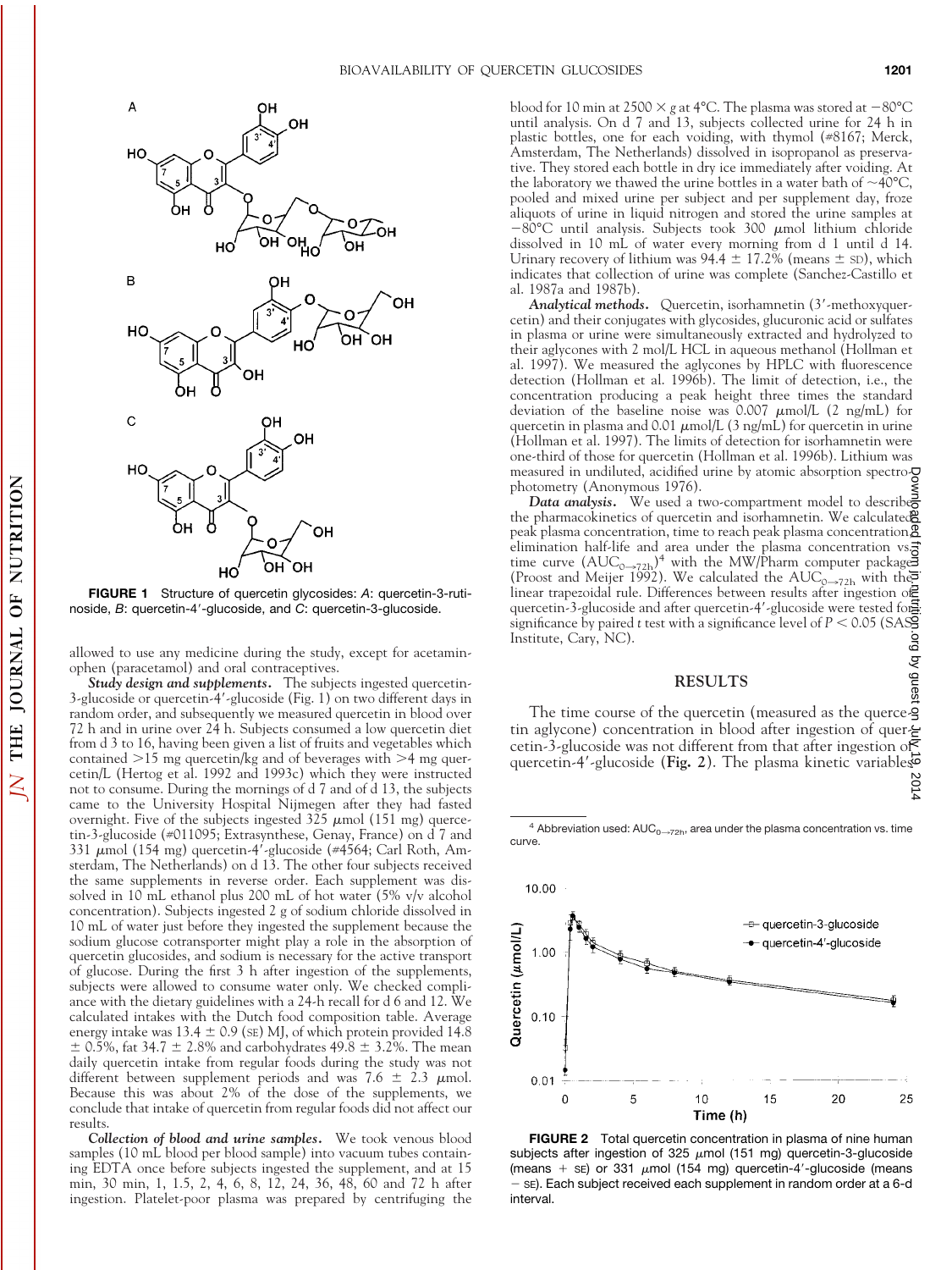#### **TABLE 1**

*Kinetic variables of quercetin absorption and elimination in plasma of human subjects after one-time ingestion of quercetin-3-glucoside or quercetin-4-glucoside1*

| Variable                       | Supplement <sup>2</sup>   |                           |
|--------------------------------|---------------------------|---------------------------|
|                                | Quercetin-3-<br>glucoside | Quercetin-4-<br>glucoside |
| Plasma total quercetin         |                           |                           |
| Peak concentration             |                           |                           |
| $\mu$ mol/L                    | $5.0 \pm 1.0$             | $4.5 \pm 0.7$             |
| nq/mL                          | $1526 \pm 315$            | $1345 \pm 212$            |
| Time to reach peak             |                           |                           |
| concentration, min             | $37 \pm 12$               | $27 \pm 5$                |
| Elimination half-life, h       | $18.5 \pm 0.8$            | $17.7 + 0.9$              |
| Area under the plasma          |                           |                           |
| concentration vs. time         |                           |                           |
| curve ( $AUC0\rightarrow72h$ ) |                           |                           |
| $h \times \mu$ mol/L           | $19.1 \pm 2.9$            | $17.5 \pm 2.4$            |
| $h \times nq/mL$               | $5775 \pm 876$            | $5276 \pm 730$            |

1 Values are means  $\pm$  se,  $n = 9$ . None of the variables differed significantly between supplements.

<sup>2</sup> Subjects ingested  $325 \mu$ mol (151 mg) of quercetin-3-glucoside or 331  $\mu$ mol (154 mg) of quercetin-4-glucoside. Each subject received each supplement in random order at a 6-d interval.

of the two glucosides also did not differ, as did the bioavailability, as indicated by the similar  $AUC_{0\rightarrow72h}$  (**Table 1**).

The concentration of quercetin in plasma rose rapidly after ingestion of quercetin-3-glucoside as well as after ingestion of quercetin-4'-glucoside. The mean peak plasma concentration of quercetin, the time to reach peak concentration, and the elimination half-life of quercetin in plasma did not differ when subjects consumed quercetin-3-glucoside or quercetin-4'-glucoside (Table 1).

The amount of quercetin excreted in 24-h urine after intake of the 3-glucoside was not different from that after intake of the 4'-glucoside (Table 2). Only about 3% of the ingested quercetin was excreted in urine as quercetin aglycone or its conjugates, which indicates that quercetin is extensively metabolized in the human liver and other organs and by the colonic microflora. One of the metabolites of quercetin is isorhamnetin (3'-methoxyquercetin) (Manach et al. 1998,

## **TABLE 2**

*Excretion of quercetin and isorhamnetin in urine of subjects during the first 24 h after one-time ingestion of quercetin-3 glucoside or quercetin-4*9*-glucoside1*

|                                                 |            |                                | Excretion in urine                 |  |
|-------------------------------------------------|------------|--------------------------------|------------------------------------|--|
| Supplement <sup>2</sup>                         | Intake     | Quercetin                      | Isorhamnetin                       |  |
|                                                 | μmol       |                                | % quercetin glucoside intake       |  |
| Quercetin-3-glucoside<br>Quercetin-4'-glucoside | 325<br>331 | $3.0 \pm 0.3$<br>$2.6 \pm 0.4$ | $0.61 \pm 0.08$<br>$0.53 \pm 0.07$ |  |

1 Values are means  $\pm$  se,  $n = 9$ . None of the variables differed significantly between supplements.

2 Subjects ingested 325  $\mu$ mol (151 mg) of quercetin-3-glucoside or 331  $\mu$ mol (154 mg) of quercetin-4'-glucoside. Each subject received each supplement in random order at a 6-d interval.

Morand et al. 1998). We found isorhamnetin in plasma and urine after ingestion of both quercetin supplements. Peak concentration of isorhamnetin did not differ between the glucosides and was reached in 51  $\pm$  19 min after the quercetin-3-glucoside and in 32  $\pm$  5 min after the quercetin-4'-glucoside. Other kinetic variables of isorhamnetin also did not differ between the quercetin glucosides (data not shown). In urine,  $\sim$  0.6% of the ingested quercetin glucosides was recovered as isorhamnetin (Table 2).

## **DISCUSSION**

The bioavailability of quercetin-3-glucoside is similar to that of quercetin-4'-glucoside. We found that the time to reach peak concentrations was  $\sim$ 30 min for both quercetin glucosides and the peak concentration was  $\sim$  5  $\mu$ mol/L. This corresponds well with the peak concentration of  $3.5 \mu$ mol/L for quercetin-4'-glucoside, reported by Hollman et al. (1999), who also found that the bioavailability of quercetin-3-rutinoside was 20% of that of quercetin-4'-glucoside. Therefore our results suggest that enzymatic conversion of quercetin-3-rutinoside into quercetin-3-glucoside will increase bioavailability. Quercetin-3-glucoside itself also occurs commonly in foods such as tea, tomatoes and apples (Engelhardt et al. 1992,5 Herrmann 1976 and 1988). We may now conclude that this naturally occurring 3-glucoside has the same high bioavailability as the  $4'$ -glucoside.

Quercetin glucosides are absorbed more rapidly than other quercetin glycosides (Hollman et al. 1997 and 1999). The mechanism for quercetin absorption is not known. Hollman et al. (1995 and 1999) speculated that the intestinal sodium glucose cotransporter is able to transport glucose attached to quercetin through the intestinal cell wall. This idea was supe ported by the results of Aziz et al. (1998), who found the quercetin-4'-glucoside in human plasma after volunteers hade consumed onions. If the sodium-glucose cotransporter plays a role in the absorption of quercetin glucosides, our results would suggest that the absorption of glucose is not affected by its position on the attached quercetin. However, transport of quercetin glucosides by the glucose cotransporter has not been proven yet in vivo. For the interpretation of the bioactivity of quercetin from foods in humans, it is important to know in what form quercetin actually circulates in blood. From the results in this study, it is unclear in what form quercetin circulates in blood because we measured the concentration of quercetin after hydrolysis to the quercetin aglycone. With regard to bioactivity of various forms of quercetin, quercetin conjugated with glycosides, glucuronic acid or sulfates also has antioxidant activity in vitro, although the antioxidant activity is lower than that of the quercetin aglycone (Manach et al. 1998, Williamson et al. 1996). by when trom in, theirition.org by guest on July 2014

In addition to bioavailability data, our study also provided information on the metabolism of quercetin into isorhamnetin (3'-methoxyquercetin). Of the ingested quercetin glucosides,  $\sim$  50% is absorbed in the small intestine and subsequently metabolized, for example into isorhamnetin, in the liver and in other organs. The 50% of ingested quercetin which is not absorbed in the small intestine is metabolized by the colonic microflora into quercetin aglycone and phenolic acids which might be absorbed from the colon (Hollman and Katan 1998, Hollman et al. 1995, Manach et al. 1998). Only 3% of the ingested quercetin is recovered in urine as aglycone or its conjugates. The quercetin in urine might originate from quercetin absorbed in the small intestine and from quercetin absorbed in the colon. Metabolites of quercetin may also be biologically important, because they have antioxidant activity